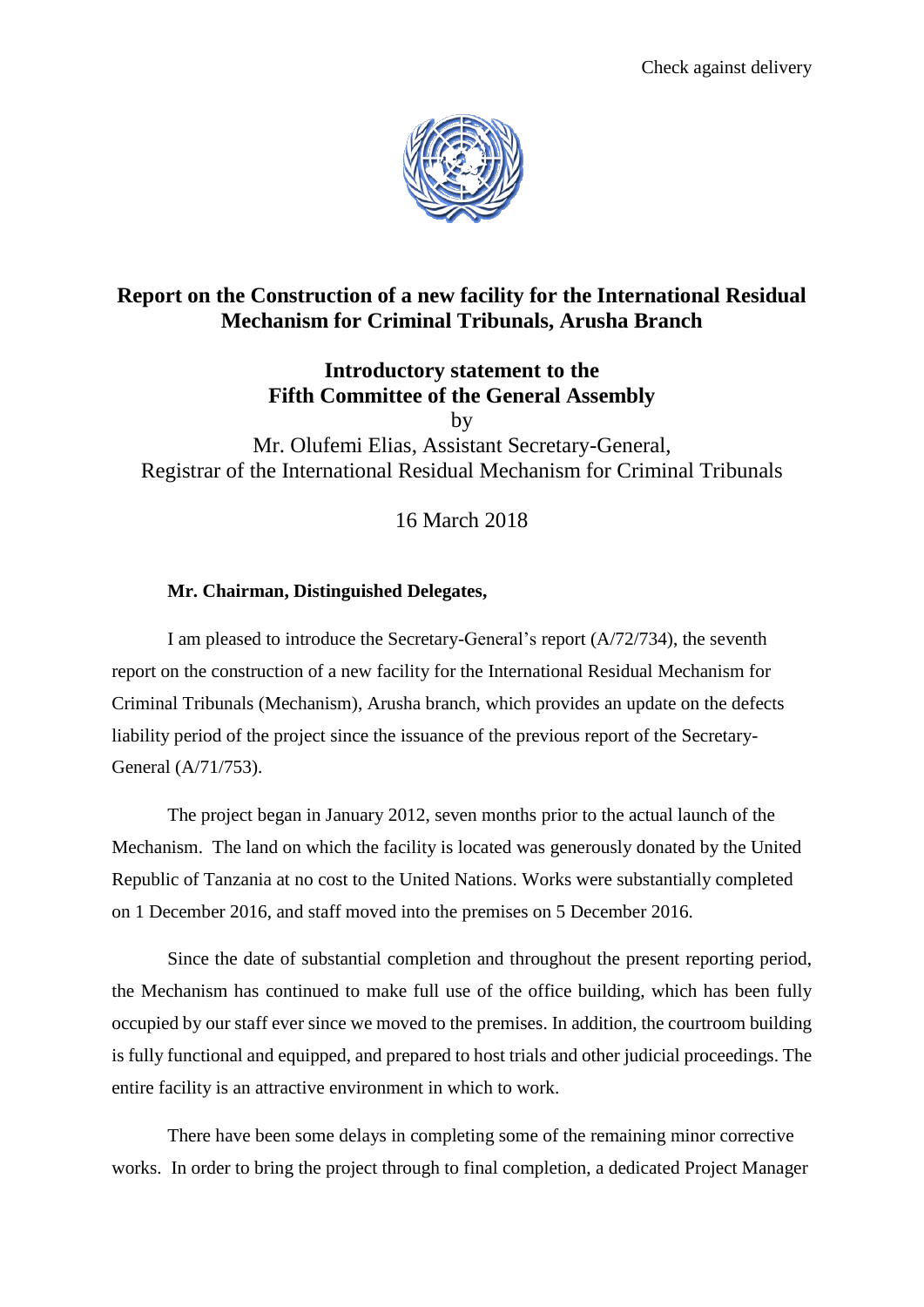was recruited, and, following protracted negotiations with the contractor, I am pleased to report that final works on site have since progressed expeditiously. Completion of these works is now planned for the end of April 2018. The Mechanism's own assessment is that 75% of the punch-list items have now been completed, which is to be confirmed during inspection by the Architect in April 2018 as required under the contract.

During the year of occupancy, the project team has recorded design related deficiencies. The most significant one pertains to the heating, ventilation and air conditioning system (HVAC) presently installed on the premises. The output does not meet the air quality, temperature range and humidity standards required by the Mechanism in the archives building. The project team has explored workable solutions, which will likely entail replacement of some of the currently installed equipment. Following negotiations, the architect has agreed to provide the necessary design rectification input at no extra cost, and has already provided the most significant parts of the redesigned schematic drawings on which the remediation work will be based.

The initial assessment indicates that the currently available amount of project funds will suffice for the supply and installation of the equipment required to remediate the HVAC system in the Archives building. It is expected that any additional costs stemming from the remediation of the defective design work in the HVAC system or other systems would be recouped from the architect and the contractor.

It is anticipated that the corrective HVAC works will be completed in September 2018, after which time the project will be considered closed.

Mr. Chairman, distinguished delegates, I am pleased to report that, despite the delays experienced, the project remains within the approved budget of \$8.8 million, inclusive of the contingency provision. To date, the contingency has a projected remaining balance of \$416,981, and any unused contingency will be returned to Member States at the completion of the project.

The Office of Internal Oversight Services (OIOS) recently concluded its third audit of the project, which covered the immediate post-construction phase.

As we bring the project to a close, I would like to note, with appreciation, the continued support of the Host State of the United Republic of Tanzania, the technical